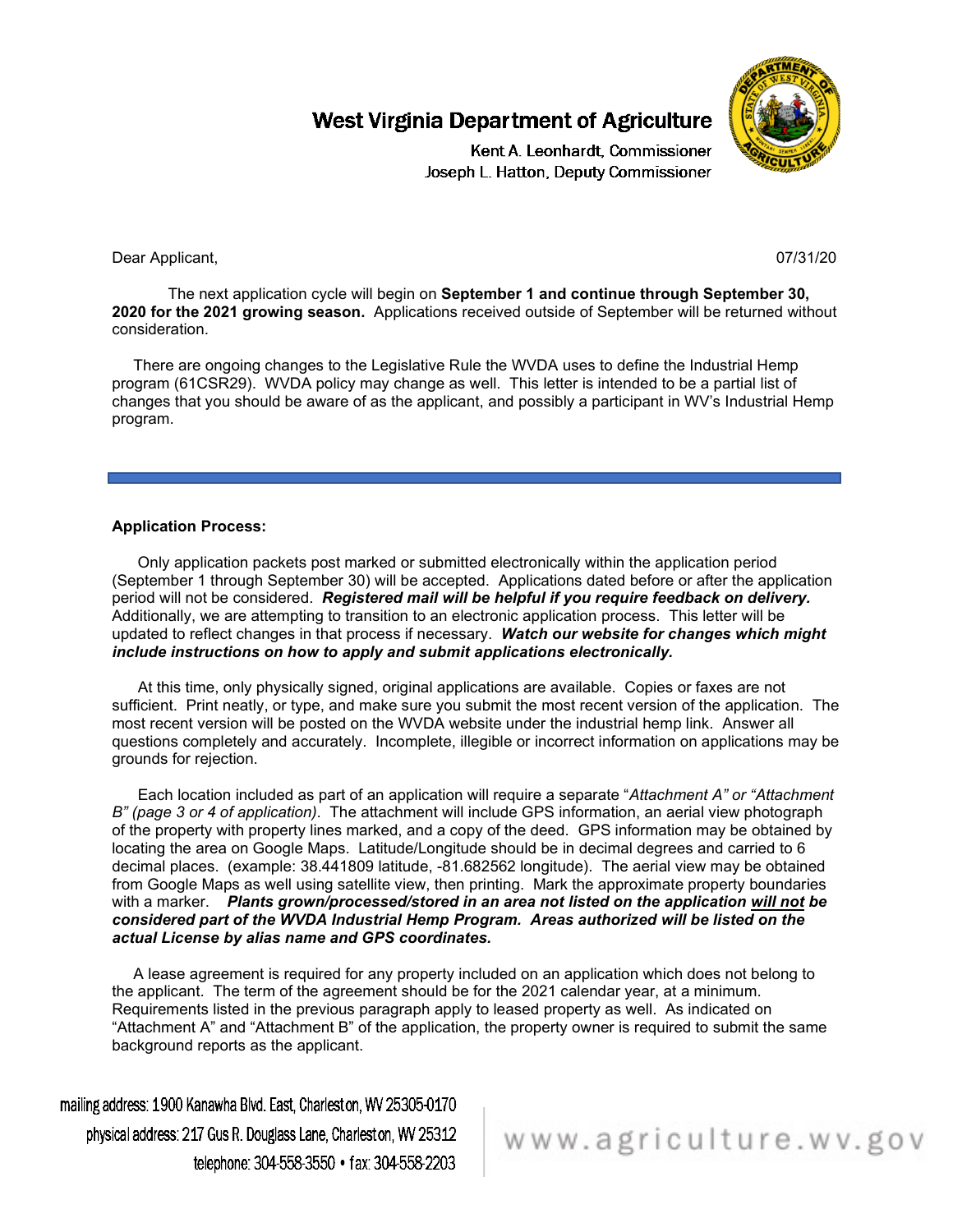

Kent A. Leonhardt, Commissioner Joseph L. Hatton, Deputy Commissioner

 Verify the amount of payment for application fees. Application packages with incorrect or missing payments will not be considered. The structure for application and licensing fees has changed in recent years. See below for details:

- 1. **Application Fee** : \$100.00 X the number of non-contiguous locations (Attachment A) that are attached to the application plus \$100 x the number of Attachment B's. *Include only the application fee at the time of submission.* (*non-contiguous = not included on same deed, different owner or located more than a mile from other locations*) *(Application fees are non-refundable.)*
- 2. **License Fee:** If the application is approved, an additional License Fee will be required: \$100.00 + \$5.00 per total acreage for all properties applied for and \$500 per processor facility (Attachment B). *(Do not enclose this payment with your application. You will be invoiced for the correct amount if your application is approved.)*
- *3.* Areas added to applications/licenses after the application period has closed will require a \$50 **Alteration Fee** in addition to \$100, if non-contiguous, and \$5 per acre to add it to the license for growing areas. To add a processing site the \$50 Alteration Fee applies but the licensing fee is an additional \$500. To add a location to a license, once issued, submit an "Attachment A" or "Attachment B" with map, deed and other documentation as needed. *An invoice will be delivered to you for the correct amount if approved.*

### **Review Process:**

 Applications received within the application period will be evaluated as they arrive. Initially the application will be checked for completeness and legibility. Any *obvious* insufficiencies will be emailed back to the applicant for correction. **Corrections by the applicant will be accepted until the last day of the application period without an "Alteration Fee" being required.** Applicants who submit later in September may not have an opportunity to correct or submit information as per our emailed request.

 After the application period has ended, applications which are still incomplete, will be refused. Application packages containing all the required information will be considered by WVDA personnel as follows:

- 1. Accept your application and issue a "**Letter of Intent**". (Pending receipt/review of required background checks, and receipt of your **License Fee**.) *A Letter of Intent does not permit the possession of industrial hemp plant material or seed. It is a letter indicating our intent to issue your Full License when all background checks and payments are received.*
- 2. Accept your application and issue a "**Full License**" when all background checks are currently on file and fees are paid.
- 3. Refuse the license based on the content of the application or background checks.

 In each of the previous situations the WVDA will return an email describing your status. Existing licensees who are renewing will be considered first to avoid a lapse in their license. Otherwise a response will be issued as soon as possible, pending the volume of applicants.

mailing address: 1900 Kanawha Blvd. East, Charlest on, WV 25305-0170 physical address: 217 Gus R. Douglass Lane, Charlest on, WV 25312 telephone: 304-558-3550 • fax: 304-558-2203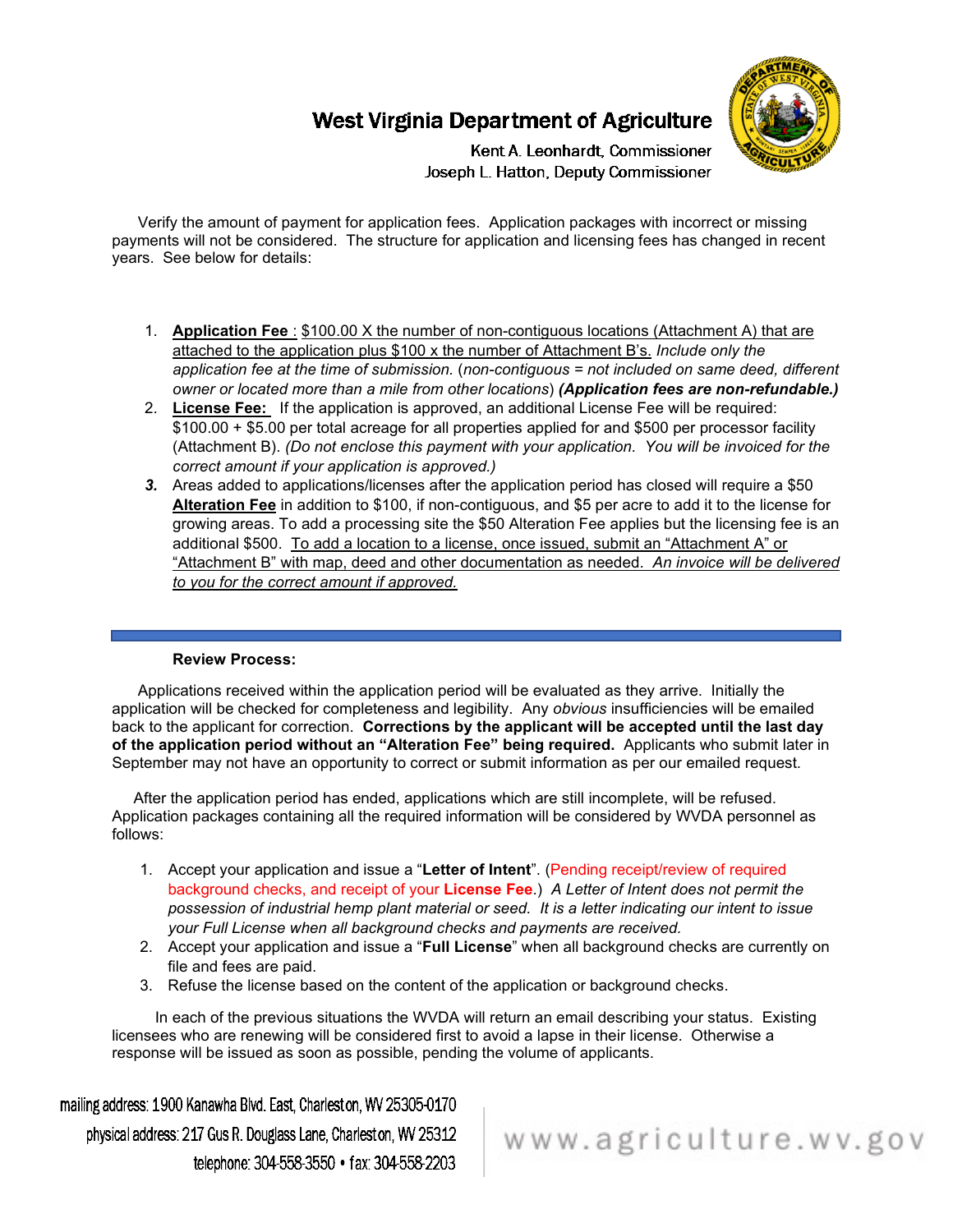

Kent A. Leonhardt, Commissioner Joseph L. Hatton, Deputy Commissioner

### **Attachment A:**

 Include a separate "Attachment A" for each, non-contiguous location. Attach all required information in bundles per location for our review.

If the applicant is the landowner of the property, each bundle should include:

- Attachment A coversheet completed fully and physically signed.
- Map with boundaries of the property sketched and the center of each area (grow, store, process) marked.
- A copy of the deed to the property with the landowner's name showing the same as on **Attachment A**.
- State and federal background checks for first time applicants are required.

If the applicant is not the landowner, each bundle should include:

- Attachment A coversheet completed fully.
- Map with boundaries of the property sketched and the center of each area (grow, store, process) marked.
- A copy of the deed to the property with the landowner's name showing the same as on **Attachment A**.
- A lease between the landowner of record and the applicant for the time period ending the last day of the license year you are applying for.
- State and Federal background checks for the first-time applicant and the landowner are required.

If the applicant is a business, each bundle should include:

- Attachment A coversheet completed fully.
- Map with boundaries of the property sketched and the center of each area (grow, store, process) marked.
- A copy of the deed to the property with the landowner's name showing the same as on **Attachment A**.
- A lease between the landowner and the company with the time period including the industrial hemp license's term.
- Appropriate documentation indicating the applicant is a member of the organization and permitted to sign/apply on behalf of the company.
- State and federal background checks for first time applicants and for all of the company's primary officers.

mailing address: 1900 Kanawha Blvd. East, Charlest on, WV 25305-0170 physical address: 217 Gus R. Douglass Lane, Charleston, WV 25312 telephone: 304-558-3550 • fax: 304-558-2203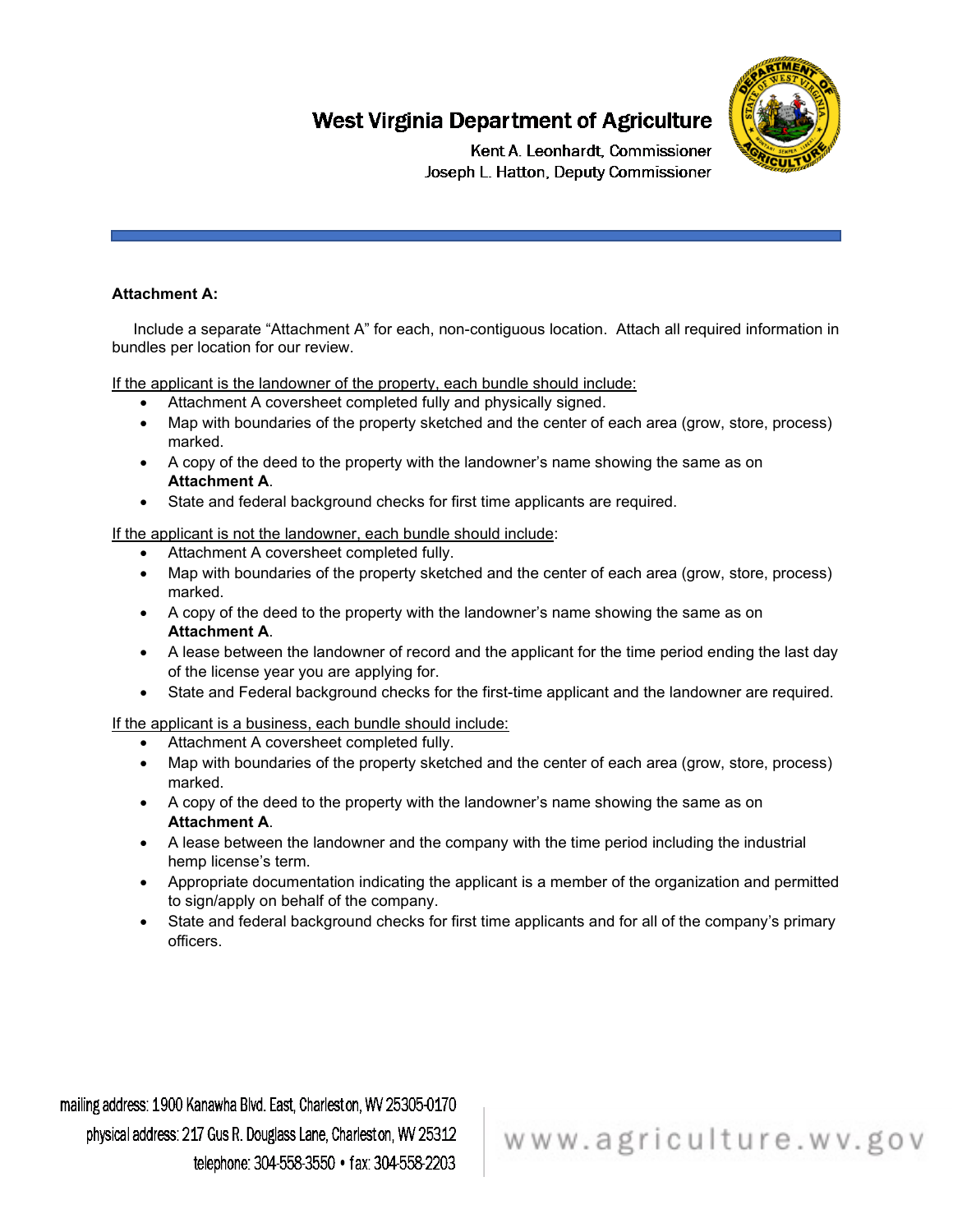

Kent A. Leonhardt, Commissioner Joseph L. Hatton, Deputy Commissioner

### **Attachment B:**

 Include a separate "Attachment B" for each processing facility. Attach all required information in bundles per location for our review.

If the applicant is the landowner of the property, each bundle should include:

- Attachment B coversheet completed fully and physically signed.
- Map with boundaries of the property sketched and the center of each processor facility marked.
- A copy of the deed to the property with the landowner's name showing the same as on **Attachment B**.
- State and federal background checks for first time applicants are required.

If the applicant is not the landowner, each bundle should include:

- Attachment B coversheet completed fully.
- Map with boundaries of the property sketched and the center of each processor facility marked.
- A copy of the deed to the property with the landowner's name showing the same as on **Attachment B**.
- A lease between the landowner of record and the applicant for the time period ending the last day of the license year you are applying for.
- State and Federal background checks for the first-time applicant and the landowner are required.

If the applicant is a business, each bundle should include:

- Attachment B coversheet completed fully.
- Map with boundaries of the property sketched and the center of each processor facility marked.
- A copy of the deed to the property with the landowner's name showing the same as on **Attachment B**.
- A lease between the landowner and the company with the time period including the industrial hemp license's term.
- Appropriate documentation indicating the applicant is a member of the organization and permitted to sign/apply on behalf of the company.
- State and federal background checks for first time applicants and for all of the company's primary officers.

 As the applicant, you need to demonstrate control of the property, using copies of legal documents, between the applicant and landowner before the WVDA will be able to issue a license. Your situation may be obvious to you but will not be to us. Attempt to explain the situation by organizing your application and supporting documentation. You should avoid depending on the WVDA to make copies on your behalf. If you are submitting multiple **Attachment** *A* or *Attachment B* which require the same deed, copy the deed for use in each **Attachment**.The more organized your applications are, the easier they are to approve. Each bundle should be complete with all documents as listed above.

mailing address: 1900 Kanawha Blvd. East, Charlest on, WV 25305-0170 physical address: 217 Gus R. Douglass Lane, Charlest on, WV 25312 telephone: 304-558-3550 • fax: 304-558-2203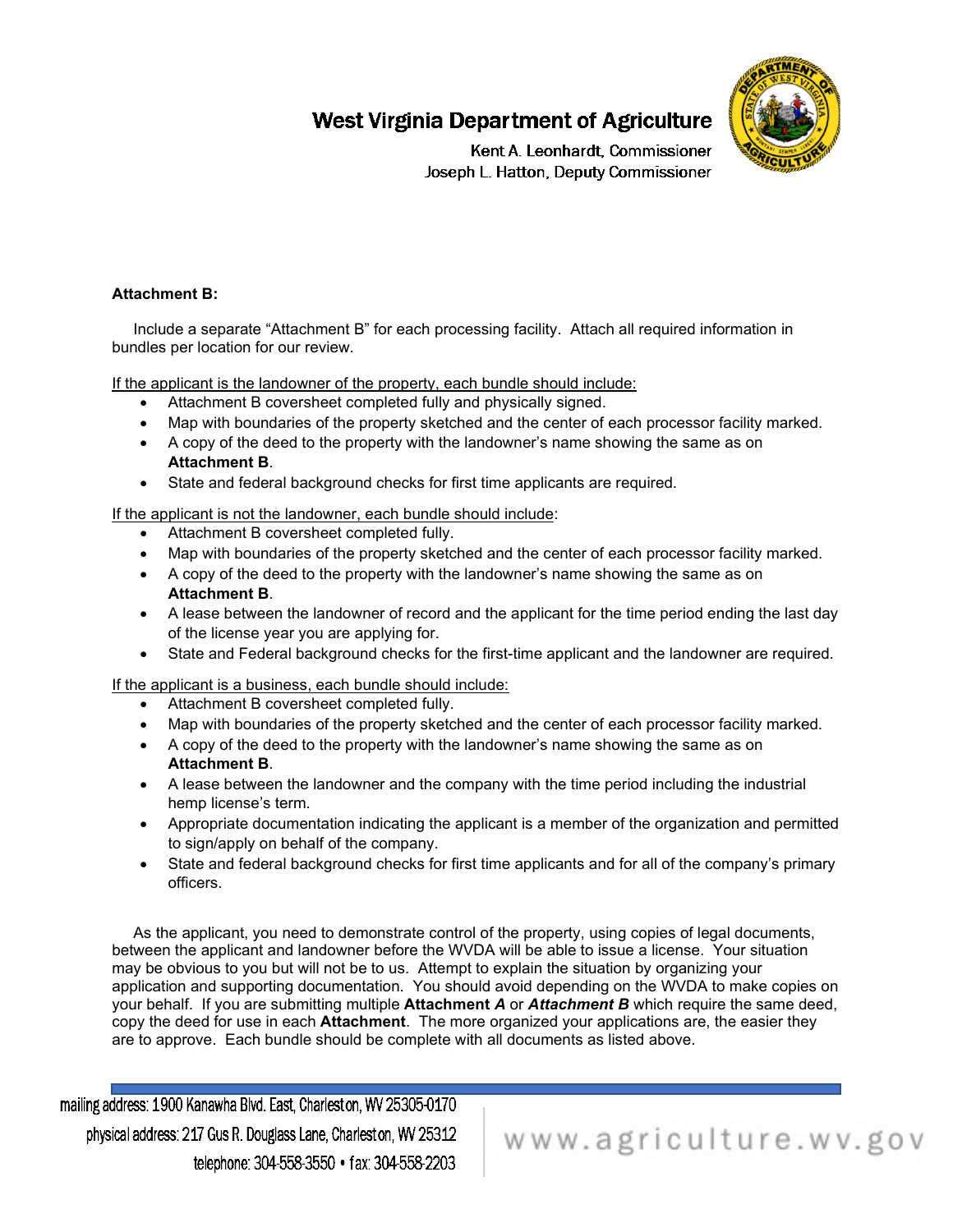

Kent A. Leonhardt, Commissioner Joseph L. Hatton, Deputy Commissioner

### **Section 3**: **PLANTING / HARVESTING PLANS**

 **Most of the refused applications from previous years are related to this section of the application.** This question is the only part of the application that deals with your intent and knowledge of the proposed operation. Answer every part of this question in detail and attach additional sheets to your application as needed.

**Site Selection:** Why did you select this site? Drainage? Exposure? Etc.

**Planting: How are you going to plant? Seed or Clones? When? Spacing? Etc.** 

**Maintenance:** How will you control weeds, insects, deer, diseases? How will you irrigate? **Harvesting:** Are you going to harvest by hand, machine? What machine? When? How many employees?

**Post-Harvest Utilization:** What is the end use of your crop? Multiple, fiber, CBD, get specific… Do you have a buyer?

**Proposed Seed Source**: Where are you going to purchase your seed or plants from? Are they a licensed grower in WV or another state?

**Availability of Seed or Clones:** Do you have a confirmation that the seed is available to you? Do you have alternative sources? What varieties?

 This section is one of the last areas we review on an application. It is imperative you put effort into this question since you **will not** have the opportunity to correct or add information here.

#### **Background Check Process**:

#### **Applicant:**

 Each approved, first time applicant will be required to have fingerprints recorded for the purpose of background checks. A WV State Police background check **and** an FBI Background Check must be completed, reviewed and included in your file. Both reports will be evaluated by the WVDA, considering past felony or drug related convictions. (Email [hemp@wvda.us](mailto:hemp@wvda.us) for further details on what might cause a refusal based on a background check.) (*The applicant is solely responsible for the entire background check process including the associated fees.)*

 *Companies applying for industrial hemp licenses will require each of its major officeholders submit background checks as part of their application.*

#### **Landowners:**

 *Each landowner listed on "Attachment A" must undergo the same background requirements listed above for the Applicant.* 

 *Background reports submitted to the WVDA for consideration will require renewal after three years. The report date indicated by the WV State Police or the FBI will be used when determining the age of the report.*

mailing address: 1900 Kanawha Blvd. East, Charleston, WV 25305-0170 physical address: 217 Gus R. Douglass Lane, Charleston, WV 25312 telephone: 304-558-3550 • fax: 304-558-2203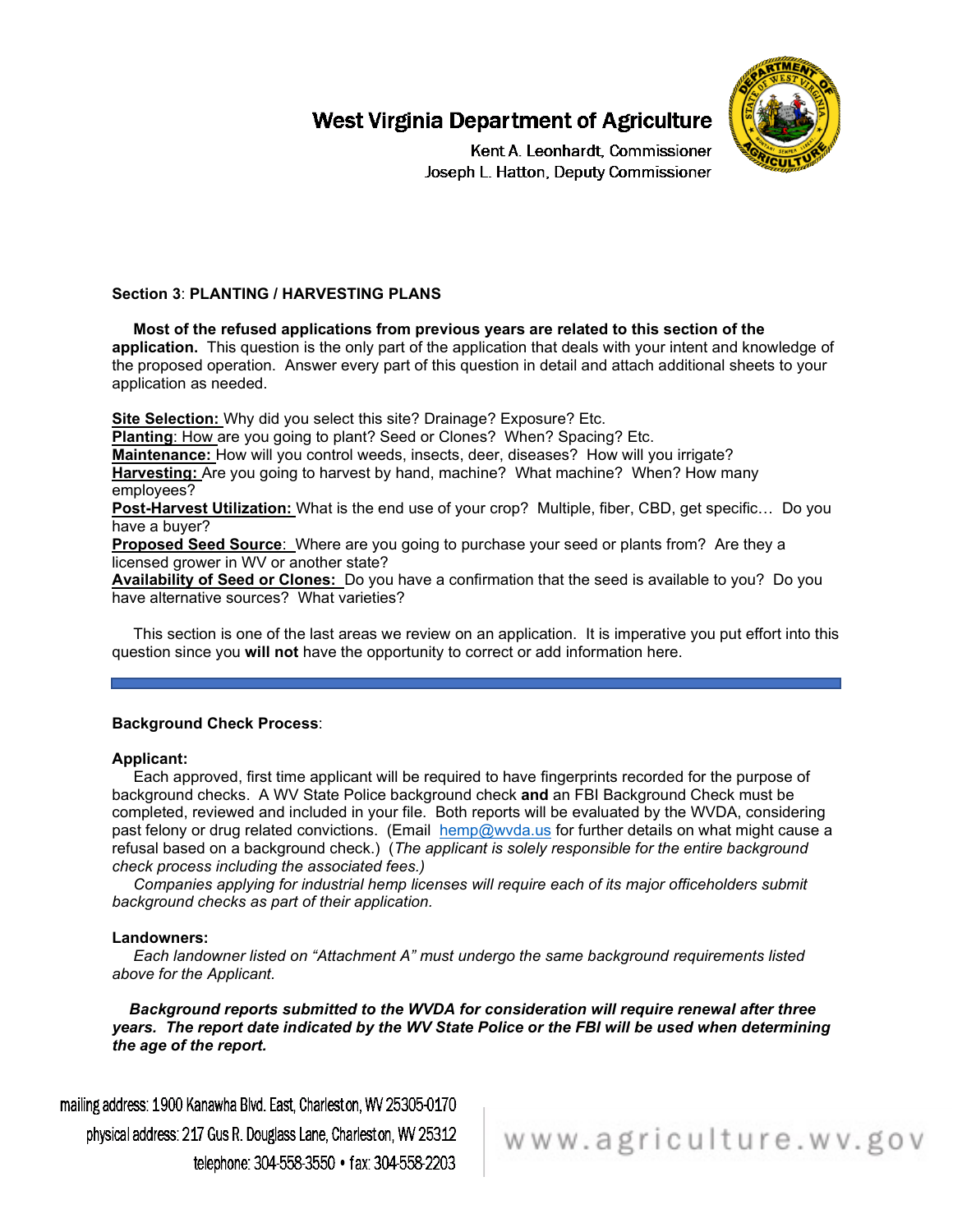

Kent A. Leonhardt, Commissioner Joseph L. Hatton, Deputy Commissioner

#### **Licensing**:

 Generally, a "**Letter of Intent**" will be delivered when the application has been approved and before the background checks or licensing fee has been received by the WVDA. This allows the applicant to contact seed/clone suppliers before being fully approved to grow hemp in WV. This offers a buffer while the background checks are performed by their parent agencies. If the background checks arrive before the application and the licensing fee has been paid the WVDA may issue the "**Full License**" initially. It is imperative all applicants be aware that without a "**Full License**" it is illegal to possess any form of cannabis plant material. Cannabis sativa in the hands of an individual not involved in the WVDA's Industrial Hemp Program may be considered a controlled substance and subject to applicable laws.

 Licensee's should be aware of these important sections of the Legislative Rule regarding industrial hemp:

*3.9. A copy of the license shall be displayed at each location where a licensed activity takes place.*

*4.1. Within 60 days of being issued a license, the licensee shall certify to the Commissioner that he or she has provided a copy of that license to both the sheriff of the county in which the hemp is being grown and the local detachment of the West Virginia State Police.*

 The notification form and contact information for local authorities is posted on our website for your use. You may email a completed **Notification Form** to us at: [hemp@wvda.us](mailto:hemp@wvda.us) . Otherwise mail the form to the contact information at the end of this letter.

#### **Obtaining Seed and Import Permits**:

 **The Drug Enforcement Administration no longer requires an import permit to bring industrial hemp seed into the US.** However, a federal phytosanitary certificate from the country of origin **will** be required to make entry.

 It is the applicant's responsibility to locate and purchase seed, wherever the origin. It is your responsibility to verify the legitimacy by retaining information regarding seed certification, licensure, supplier's contact information, variety, date, amount ordered, etc. (For the purpose of this program, seed and other propagative material is viewed similarly.)

mailing address: 1900 Kanawha Blvd. East, Charlest on, WV 25305-0170 physical address: 217 Gus R. Douglass Lane, Charleston, WV 25312 telephone: 304-558-3550 • fax: 304-558-2203